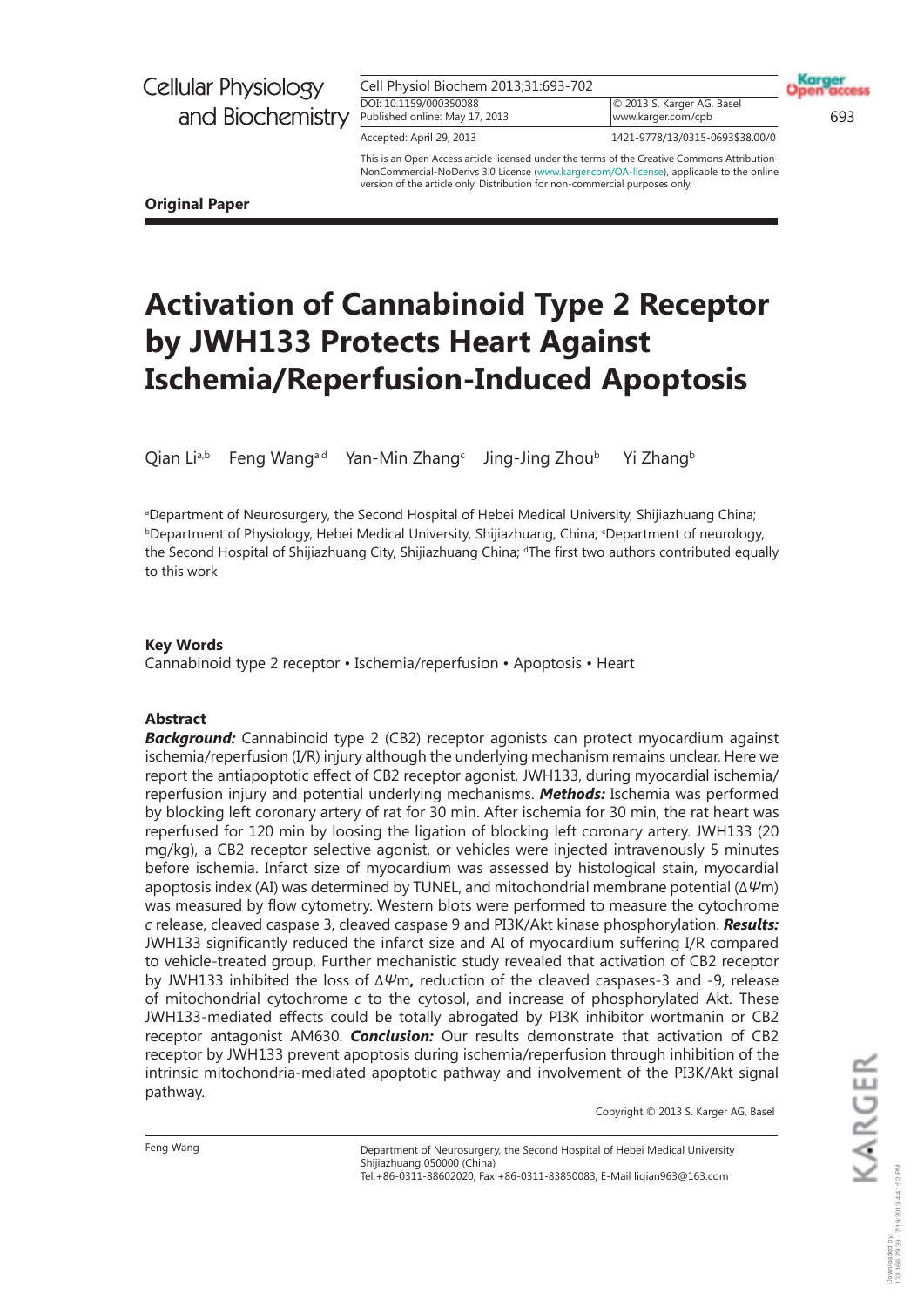| <b>Cellular Physiology</b>                      | Cell Physiol Biochem 2013;31:693-702 |                            |  |
|-------------------------------------------------|--------------------------------------|----------------------------|--|
|                                                 | DOI: 10.1159/000350088               | © 2013 S. Karger AG, Basel |  |
| and Biochemistry Published online: May 17, 2013 |                                      | www.karger.com/cpb         |  |

Li/Wang/Zhang/Zhou/Zhang: Cannabinoid Type 2 Receptor and Apoptosis

### **Introduction**

Endocannabinoid system, which comprises specific cannabinoid receptors, endogenous ligands (endocannabinoids), and synthetic and degradative pathways [1], is a new therapeutic target in variety of disorders, such as inflammation and tissue injury, including cardiovascular system [2]. Among of them, at least two types of cannabinoid (CB) receptors, CB1 and CB2 receptor, have been found and cloned [3, 4]. It has been reported that CB1 and CB2 receptors are widespread in many tissues including cardiac myocyte [5, 6]. Emerging evidence suggests that CB2 receptor elicits protective effects during early steps of ischemia/ reperfusion (I/R) injury. While incubation with CB2 agonists, infarct size is reduced either before ischemia or during reperfusion ex vivo or in vivo [1, 7-9]. Consistently with these results, blockade of CB2 receptors eliminates cardiac protective effect of endocannabinoids in rat isolated hearts exposed to low-flow ischemia and reperfusion [10, 11]. Furthermore, a single dose of the CB2 receptor agonist, JWH-133, can reduced infarct size of myocardium [12]. The mechanistic investigations reveal that the protective effect of CB2 receptor may ascribe to reduction of cardiac leukocyte recruitment, reduction of superoxide generation, or increase of ERK 1/2 and STAT-3 phosphorylation.

Apoptosis, a genetically controlled programmed cell death, has been found to play a critical role during I/R injury in mammals. Cardiomyocyte apoptosis has been shown exist in different cardiac disease of mammals [13, 14], such as ischemic heart disease, heart failure and I/R. As apoptosis or its underlying "caspase activation" mechanism can cause necrosis, caspase inhibitors are used to reduce infarct size after I/R [15, 16]. Recent studies reported that CB2 receptor was involved in antiapoptotic effect during I/R, and, CB2 receptor agonist JWH-133 could reduce cardiomyocyte apoptosis [17]. Many studies show that mitochondria plays important roles in apoptosis: (a) they supply ATP that is necessary for execution of apoptosis; (b) they release cytochrome  $c$  and apoptosis-inducing factor proteins that are involved in caspase activation and nuclear fragmentation [18]. By far, it is still uncertain whether antiapoptotic effect of CB2 receptor is related to mitochondria pathway.

Here we evaluated the antiapoptotic effect of the CB2 selective agonist JWH133 in myocardial I/R rat model. Importantly, we investigated the mechanisms underlying the antiapoptotic effect of JWH133. We demonstrated that JWH133 inhibited the mitochondriamediated apoptotic pathway during I/R injury, in which process PI3K/Akt signal pathway might be involved. This work provided mechanistic insights into the antiapoptotic function of CB2 receptor in heart I/R.

#### **Materials and Methods**

#### Animals

Experiments were carried out in adult male Sprague-Dawley rats (weighting 230-280g) obtained from the Experimental Animal Center of Hebei Province. This study was performed conforming to Guide for the Care and Use of Laboratory Animals described by Directive 2010/63/EU of the European Parliament. Animal work was approved by the Ethics Committee for Animal Experiments of the Hebei Medical University, in compliance with NIH, and carried out in compliance with China government guidelines. In this experiment, total of 66 rats were used. There were 5 groups, and each experimental group had 12 rats. In addition, 6 rats were excluded for technical or other reasons.

#### In vivo I/R injury of the rat heart

Rats were anesthetized with pentobarbital (150 mg/kg, i.p.) and the body temperature was maintained at 37.0°C± 0.5°C. Animals were ventilated with a rodent ventilator (HX-300S, Chengdu TME Technology Co Ltd., China) at 60 to 70 breaths per minute with tide volume of about 15 ml/kg. Electrocardiogram (ECG) in lead II together with the blood pressure of carotid artery were continuously monitored and recorded using a data acquisition system (PowerLab/8 s, AD Instrument, Australia). Left thoracotomy was performed in the 3rd or 4th intercostals space, and pericardium was opened to expose the heart. A 5/0 silk suture was passed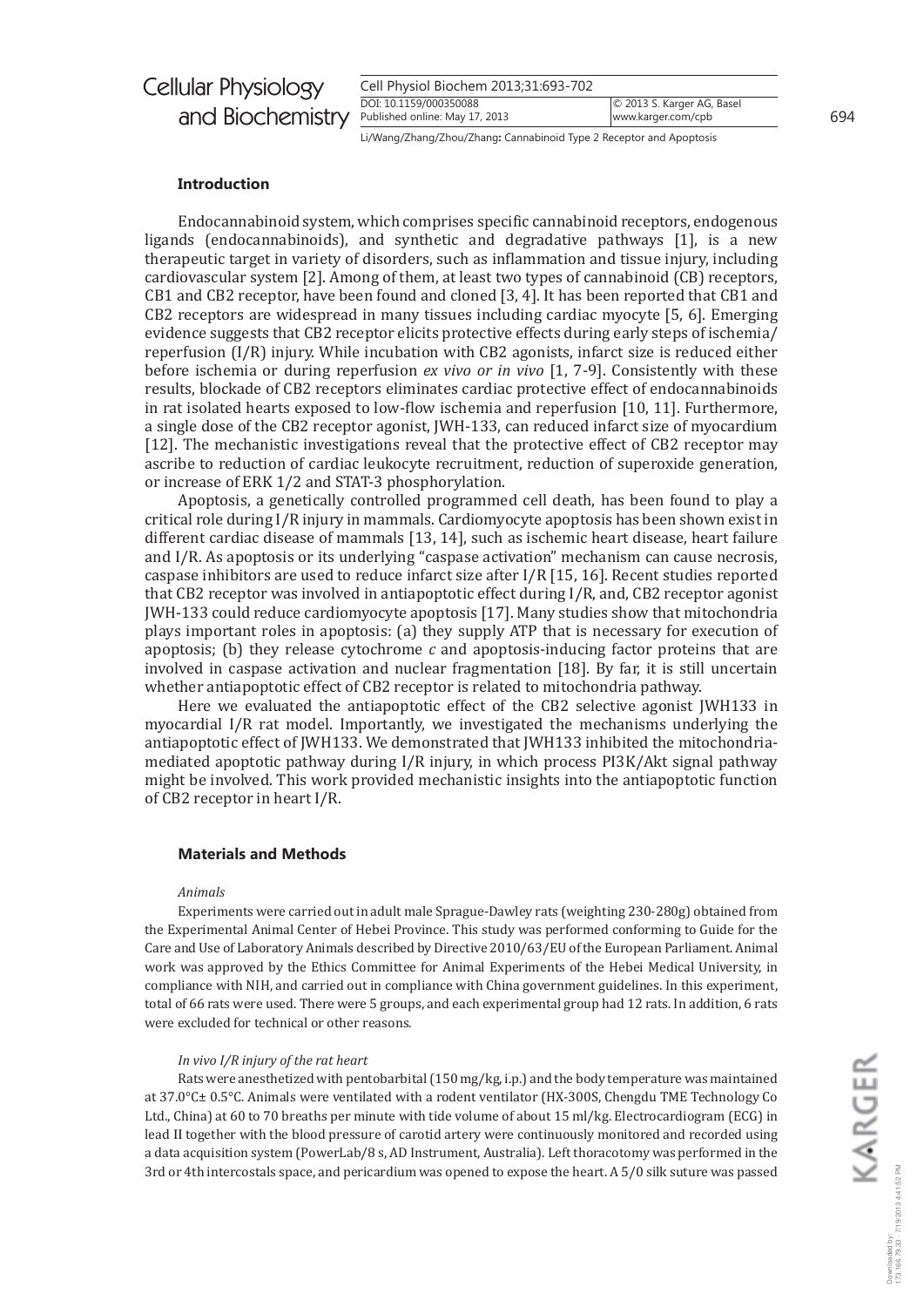| Cell Physiol Biochem 2013;31:693-702 |  |  |
|--------------------------------------|--|--|
| DOI: 10.1159/000350088               |  |  |
| Published online: May 17, 2013       |  |  |

Li/Wang/Zhang/Zhou/Zhang: Cannabinoid Type 2 Receptor and Apoptosis

Fig. 1. Arterial blood pressure (ABP) and Electrocardiogram (ECG) before and after ligation of the left descending coronary. A: ABP and ECG before ligation of the left descending coronary. B: ABP and ECG after ligation of the left descending coronary.



around the left descending artery (LDA). After stabilization of cardiac function for 15 min, myocardial ischemia was produced by ligating LDA and reperfusion was produced by loosing the ligation [19]. Classical ischemic sign following coronary arterial occlusion was indicated by a significant ST-segment elevation in ECG immediately after LDA ligation, together with a slight blood pressure reduction (Fig. 1). The coronary artery was occluded for 30 minutes followed by 120-minute reperfusion, 1000 units of sodium heparin were given intravenously before coronary artery occlusion. Sham-operated rats were treated with the same surgical protocol as described but without occlusion. At the end of reperfusion, half of the rats in each group were sacrificed and left ventricles were taken out for infarct size determination. The other half of the rats in each group were sacrificed and the left ventricular tissues including ischemic and non-ischemic areas were randomly separated into several parts for TUNEL, western blot and flow cytometric measurements.

#### In vivo drug treatment

[WH133 and the CB2 antagonist AM630 were obtained from Enzo Life Sciences Ltd. (UK), and JWH133 and AM630 were dissolved in DMSO. Rats were randomly assigned into groups to receive [WH133 at a dose of 20 mg/kg or vehicle DMSO 5 min before ischemia by intravenous injection. The selectivity of this dose of JWH133 was in accordance with the report of Montecucco et al. [12]. Some rats were pretreated with AM630 (1 mg/kg) or PI3K inhibitor wortmannin (15  $\mu$ g/kg, Sigma Corp., USA) by intravenous injection 30 min before injection of JWH133 onset. This dose of wortmannin was in accordance with our previous report [20].

#### Determination of area at risk (AAR) and infarct size (I)

At the end of reperfusion, both aorta and LDA of rats were ligated completely and 2% Evans blue (1 ml, Sigma Corp., USA) was injected to the heart via left free ventricular wall for delineation of area at risk. Then the heart was removed quickly and frozen. After removal of atrium and right ventricle, the left ventricle was sectioned into 2 mm transverse sections from apex to base (5 slices/heart). Following defrosting, the slices were incubated at 37 °C with 1% triphenyltetrazolium chloride (TTC) in phosphate buffer (pH 7.4) for 15 min, fixed in 10% formaldehyde solution and photographed with a digital camera (Canon Inc., Japanese) to distinguish clearly red stained viable tissue and unstained necrotic tissue. Normal myocardium stained by Evans and TTC looked blue, ischemic myocardium that was not infarct stained by TTC looked red, and infarct myocardium unstained by either Evans or TTC looked pale. Area at risk included red area and pale area. The different zones were determined using image processing system (JIE DA-108, Jiangsu China). Area at risk (AAR) and left ventricular infarct zone (I) were expressed as percentage of ventricle surface (AAR/V) and area at risk (I /AAR), respectively.

#### TdT-mediated dUTP in situ nick-end labeling (TUNEL)

The left ventricle tissue samples were obtained at the end of the reperfusion, fixed in 10% paraformaldehyde, paraffin-embedded, and sectioned. TUNEL staining was performed in deparaffinized and rehydrated sections according to the demands of TUNEL assay kit (In Situ Cell Apoptosis Detection Kit I, POD). After TUNEL staining, the sections were counterstained with hematoxylin. Total cardiomyocytes and TUNEL positive cells in the specimens were counted by light microscopic analysis. Five high-power fields (×200) of each section were randomly selected. The ratio of TUNEL-positive cells to total cardiomyocytes was apoptosis index (AI).

#### Measurement of mitochondrial membrane potential  $(\Delta \Psi m)$

To prepare mitochondria for measuring  $\Delta \Psi$ m by flow cytometry at the end of reperfusion, the left ventricular myocardium of rats that underwent I/R was excised and rapidly minced followed by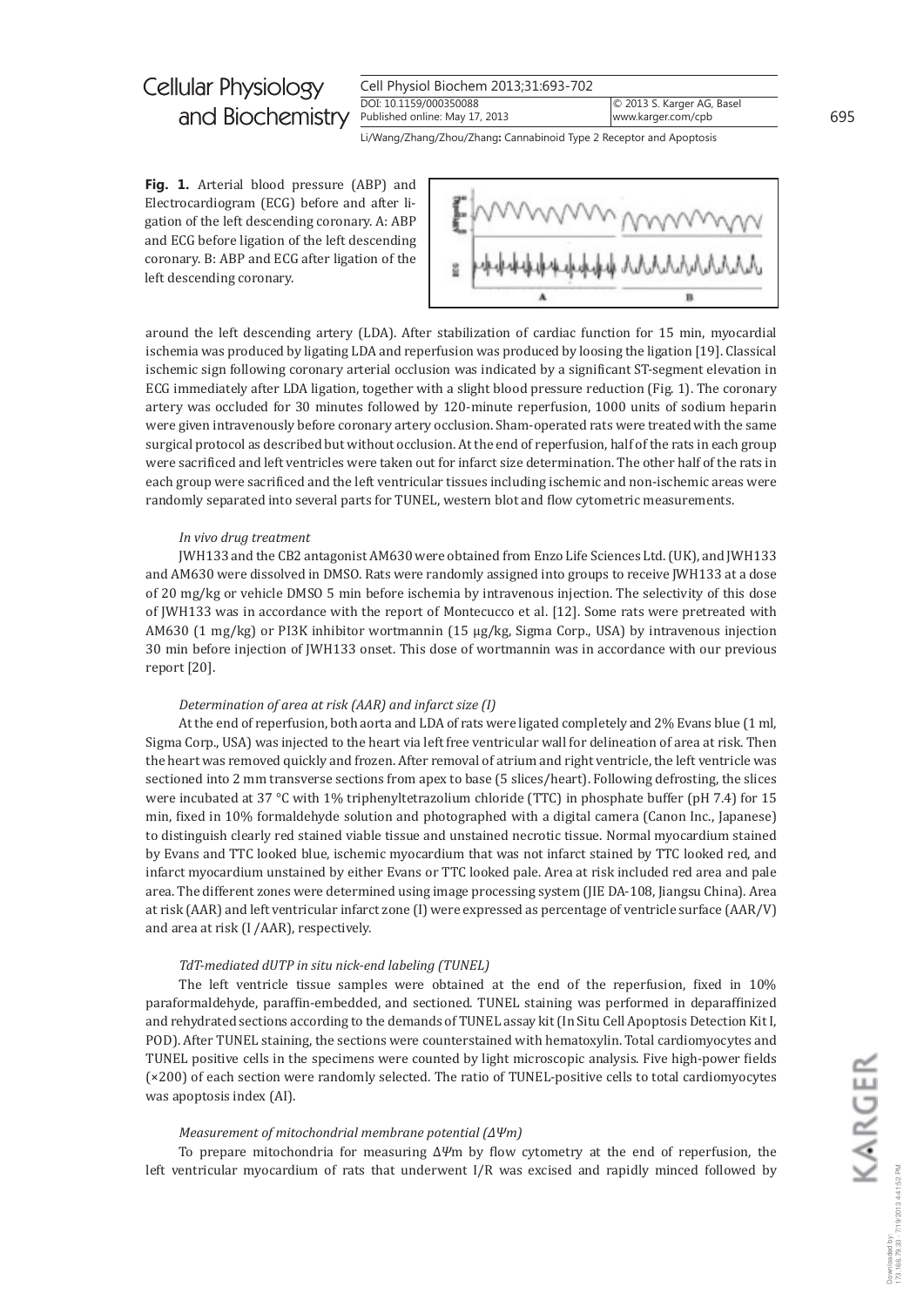| Cell Physiol Biochem 2013;31:693-702                     |                                                  |
|----------------------------------------------------------|--------------------------------------------------|
| DOI: 10.1159/000350088<br>Published online: May 17, 2013 | © 2013 S. Karger AG, Basel<br>www.karger.com/cpb |
|                                                          |                                                  |

Li/Wang/Zhang/Zhou/Zhang: Cannabinoid Type 2 Receptor and Apoptosis

Fig. 2. Administration of CB2 agonist JWH133  $(20 \text{ mg/kg})$  reduced infarct size of heart sufischemia/reperfering fusion  $(I/R)$  injury.  $(A)$ Representative images of stained heart slices. (B) Quantification of area at risk (AAR) per ventricle surface (V) and infarct size (I) per AAR. Vehicle or JWH-133 was administrated 5 min before ischemia, and the CB2 antagonist AM630 (1mg/kg) or PI3K inhibitor wortmanin  $(15\mu g/kg)$  was given 30 min before administration of JWH133 onset. Data were expressed as mean±SEM, n=6 for each group.  $*P<0.05$  vs. vehicle group,  $P<0.05$  vs. JWH133 group.



homogenization with a Polytron homogenizer (low setting 3) and then with a Potter homogenizer (5 up and down strokes at 1500 rpm) in 15 ml of a cold buffer containing 220 mM mannitol, 70 mM sucrose, 10 mM HEPES, 1 mM EGTA, and 0.04 mM fatty acid-free bovine serum albumin, pH 7.4 at 4°C. Homogenates were centrifuged at 1000g for 5 min, and supernatants were centrifuged again at 10,000g for 10 min. After mitochondrias were collected by centrifugation, mitochondrias were stained with  $1\mu$ M Rhodamine 123 for 30 min and analyzed by BD FACSCalibur System (Becton Dickinson, USA.).

#### Isolation of cytosolic fractions from rat heart

To measure cytochrome  $c$  release from mitochondria, the left ventricular myocardium of rats was excised and rapidly minced followed by homogenization with a Polytron homogenizer and then with a Potter homogenizer (5 up and down strokes at 1500 rpm) in 15 ml of cold buffer containing 220 mM mannitol. 70 mM sucrose, 10 mM HEPES, 1 mM EGTA, pH=7.4 at 4°C. Homogenates were centrifuged at 1000g for 5 min, and supernatants were centrifuged again at 10,000g for 10 min. The final supernatants, corresponding to the cytosolic fractions, were collected, and a protease inhibitor phenylmethanesulfonyl fluoride 1 mM (Sigma Corp., USA) was added. The supernatants were immediately frozen at -80°C until determination of protein concentration and analysis of cytochrome  $c$  with western blot technique.

#### Western blot

Samples of cytosolic proteins for cytochrome c assay were obtained by above method. Proteins from whole cells of left ventricle after reperfusion were extracted in lysis buffer containing 50 mM Tris-HCl pH 8.0, 150 mM NaCl, 1% NP40, 0.05% SDS, 10 mM NaF, 1 mM PMSF, 2 mM Na<sub>2</sub>VO<sub>a</sub>, and complete protease inhibitor cocktail tablet (Roche Corp., Swiss). Proteins (50 µg per lane) were electrophoresed through polyacrylamide/ SDS gels and transferred by electroblotting onto PVDF membranes. Membranes were blocked for 1 h in 5% (w/v) nonfat milk before incubation with appropriate dilutions of cytochrome  $c$  antibody (Epitomics Inc., USA), cleaved caspase 3 and cleaved caspase 9 antibodies (Cell Signaling Technology Inc., USA), Akt and p-Akt antibodies (Bioworld Technology Inc., USA) as well as corresponding secondary antibodies. The blots were developed using the ECL system (Immobilion™ Western, Millipore) and were analyzed by Quantity One Software (Bio-Rad, U.S.A.). Protein contents were normalized by glyceraldehyde-3-phosphate dehydrogenase (GAPDH, Santa Curz) level.

696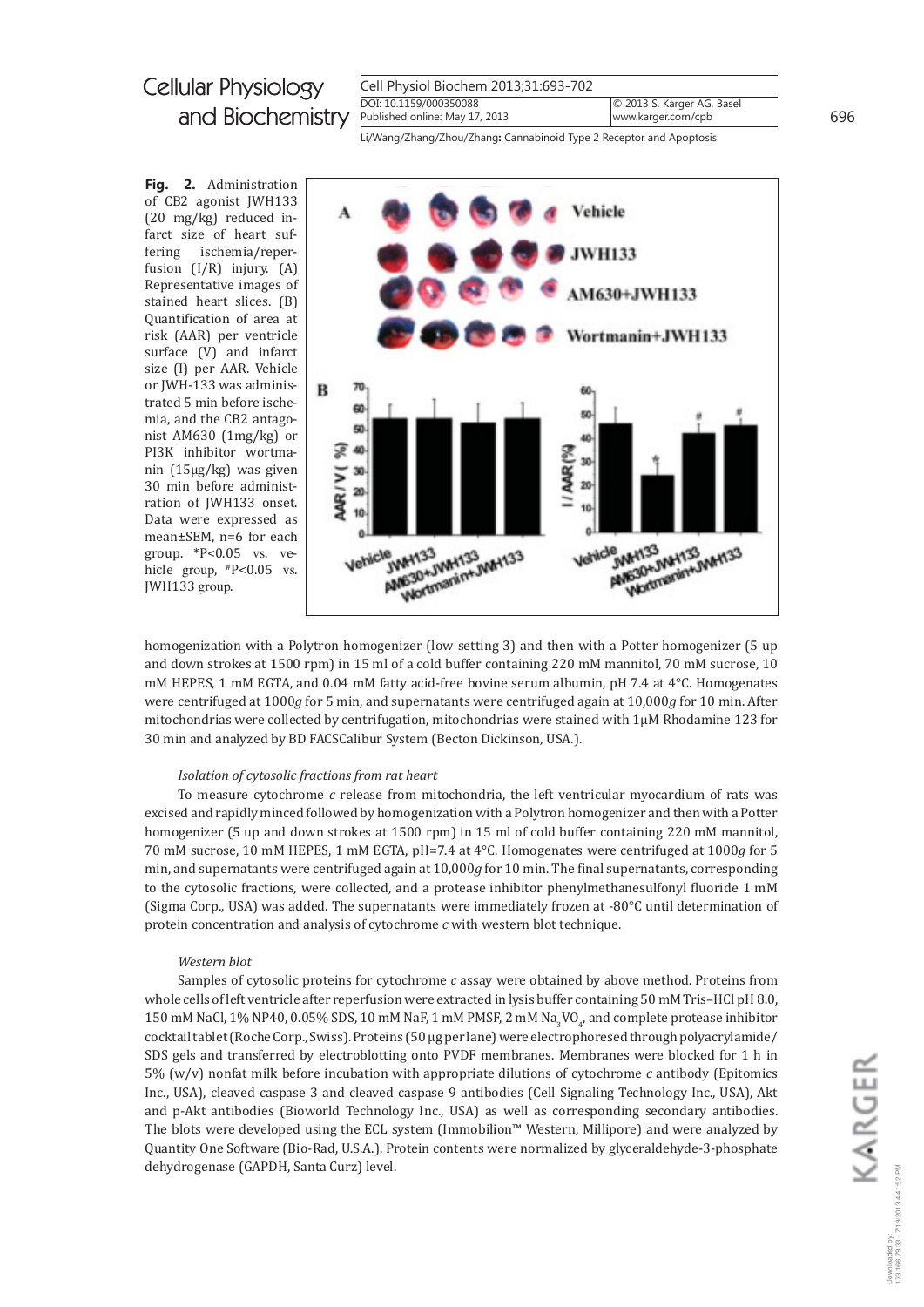| Cell Physiol Biochem 2013;31:693-702 |                            |
|--------------------------------------|----------------------------|
| DOI: 10.1159/000350088               | © 2013 S. Karger AG, Basel |
| Published online: May 17, 2013       | www.karger.com/cpb         |

Li/Wang/Zhang/Zhou/Zhang: Cannabinoid Type 2 Receptor and Apoptosis

Fig. 3. Effect of JWH133 on apoptosis index of myocardium after 120 min reperfusion was analysed by Tunnel. Representative images were shown. Quantification of the apoptosis index (AI) which was the ratio of TU-NEL-positive cells to total cardiomyocytes. Data were expressed as mean±SEM. n=6 in each group. \*P<0.05, \*\*P<0.01 vs. Sham group,  $\text{\#P}<0.05$  vs. vehicle group, &P<0.05 vs. JWH133 group. Photoes were TUNEL stain ×200, and arrows in photoes indicated TUNEL positive cells.



#### **Statistics**

Data were expressed as mean ± SEM. The differences of the parameters between prior and posterior to drug application were analyzed by paired Student's t test. Differences between groups were evaluated by one-way ANOVA followed by Dunnet's post hoc test. Statistical significance was accepted at P <0.05.

#### **Results**

### JWH133 reduced cardiac injury in I/R rats

To test the therapeutic function of selective CB2 receptor activation, rats were treated with CB2 receptor agonist JWH133 (20 mg/kg) or vehicle before ischemia. The histological evaluation revealed an area at risk (AAR) of approximately 55% in the various treatment groups. The infarct size was significantly smaller in JWH133 treated rats  $(24.6\% \pm 4.6 \text{ of AAR})$ compared to vehicle treated rats  $(46.7\% \pm 6.6 \text{ of AAR})$ . The effect of JWH133 was inhibited by CB2 receptor antagonist AM630 (1 mg/kg) or PI3K inhibitor wortmannin (15  $\mu$ g/kg) (Fig. 2). The AM630 or wortmannin alone had no effect on I/R or vehicle-treated rats (data were not shown). These results suggested that CB2 receptor agonist JWH133 could reduce cardiac injury in I/R rats.

### JWH133 reduced apoptosis index (AI) in I/R rats

Cytoplasm of TUNEL-positive cells was shrinked but plasma membrane was integral. furthermore the nucleus were pyknotic and marginated to the periphery of cell membrane, 697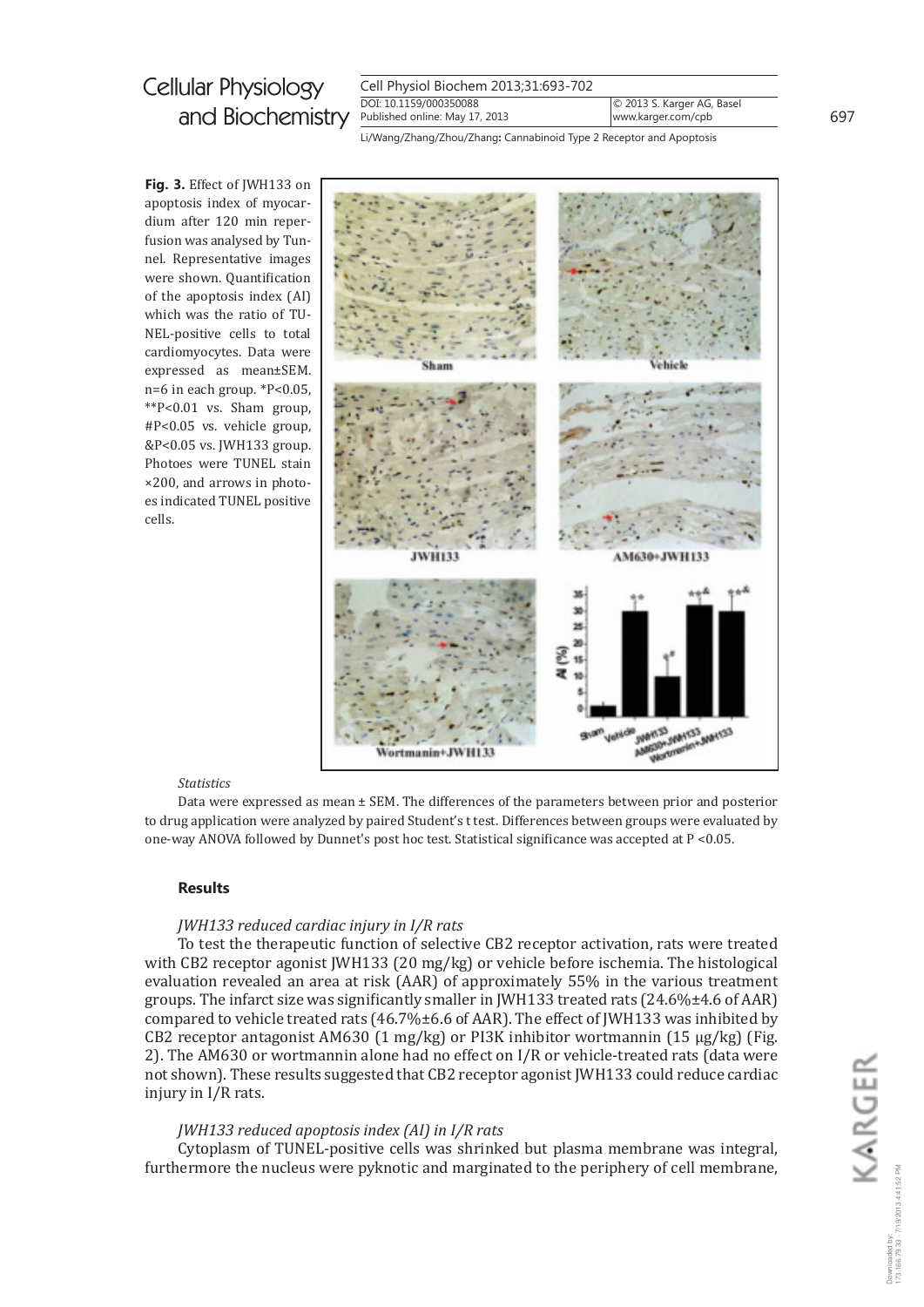| Cell Physiol Biochem 2013;31:693-702 |                            |
|--------------------------------------|----------------------------|
| DOI: 10.1159/000350088               | © 2013 S. Karger AG, Basel |
| Published online: May 17, 2013       | www.karger.com/cpb         |

698

Li/Wang/Zhang/Zhou/Zhang: Cannabinoid Type 2 Receptor and Apoptosis

| Rhodamine 123 fluorescence |
|----------------------------|
| 198.3±10.6                 |
| 130.6±5.8*                 |
| 187.2±7.5#                 |
| 125.8±6.9*&                |
| 128.8±3.9*&                |
|                            |

Table 1. Changes of mitochondrial membrane potential  $(\Delta \Psi m)$ detected by flow cytometry in ventricular myocardium suffering ischemia/reperfusion. Data were expressed as mean  $\pm$  SEM. n=6 for each group. \*P<0.05 vs. Sham group; #  $P<0.05$  vs. Vehicle treated group; &P<0.05 vs. JWH133 treated group.

which indicated the condensation of chromatin (Fig. 3). The apoptosis index (AI), the ratio of TUNEL-positive cells to total cardiomy ocytes, was significantly increased after 120 min reperfusion in vehicle treated rats as compared to the sham rats  $(30.1\pm3.0\% \text{ vs } 1.1\pm0.8\%)$ , P<0.01). JWH133 reduced AI significantly after reperfusion (AI=10.1±5.0%), which was inhibited by pretreatment of AM630 (AI=31.9±2.1%) or wortmannin (AI=29.9±4.6%) (Fig. 3). These results suggested that JWH133 could protect myodicardium against I/R inducingapoptosis.

#### *JWH133* prevented the loss of mitochondrial membrane potential  $(\Delta \Psi m)$  in I/R rats

 $\Delta \psi$ m is an important parameter of mitochondrial function and is used as an indicator of cell health. Rhodamine 123, a cellpermeant, cationic and mitochondrion-selective fluorescent dye which can be washed out of the cells once  $\Delta \Psi$ m is lost. Thus, quantification of the fluorescence intensity of Rhodamine 123 has been validated as a measure of  $\Delta \Psi$ m [21]. Consistent with previous reports [22], the loss of  $\Delta \Psi$ m was induced by reperfusion after ischemia. As shown in Table 1, JWH133 prevented the loss of  $\Delta \Psi$ m after reperfusion, and this effect was reversed by AM630 or wortmannin. These results suggested that [WH133] prevented the loss of  $\Delta \Psi$ m in I/R rats.

### Expression of cleaved caspases-3 and-9, p-Akt, Akt, and release of mitochondrial cytochrome c

As shown in Figure 4, cleaved caspases-3, -9 and the release of mitochondrial cytochrome c were significantly increased in the vehicle treated rats ( $P < 0.05$  vs. sham group). These phenomenons could be reversed by JWH133 ( $P < 0.05$  vs. vehicle treated group), which was inhibited by AM630 or wortmannin. We next to examined that the total Akt expression had no difference in all rats. While compared to the vehicle treated rats, the p-Akt expression was significantly increased in the [WH133 treated rats ( $P < 0.05$ ). Similarly AM630 and wortmannin could reverse the effect of JWH133 (Fig. 4). These results suggested that JWH133 might protect myocardium against I/R through mitochondrial-dependent pathway.

#### **Discussion**

Accumulating evidence demonstrated that CB2 receptors play protective roles during I/R injury ex vivo or in vivo  $[1, 7-9]$ . JWH-133, a CB2 receptor agonist, has been recently proposed to reduce infarct size of myocardium during I/R injury [12]. However, the underlying mechanisms of the protective effect of CB2 receptor are not yet clarified. In the present study, we found that CB2 receptor agonist JWH133 reduced the infarct size through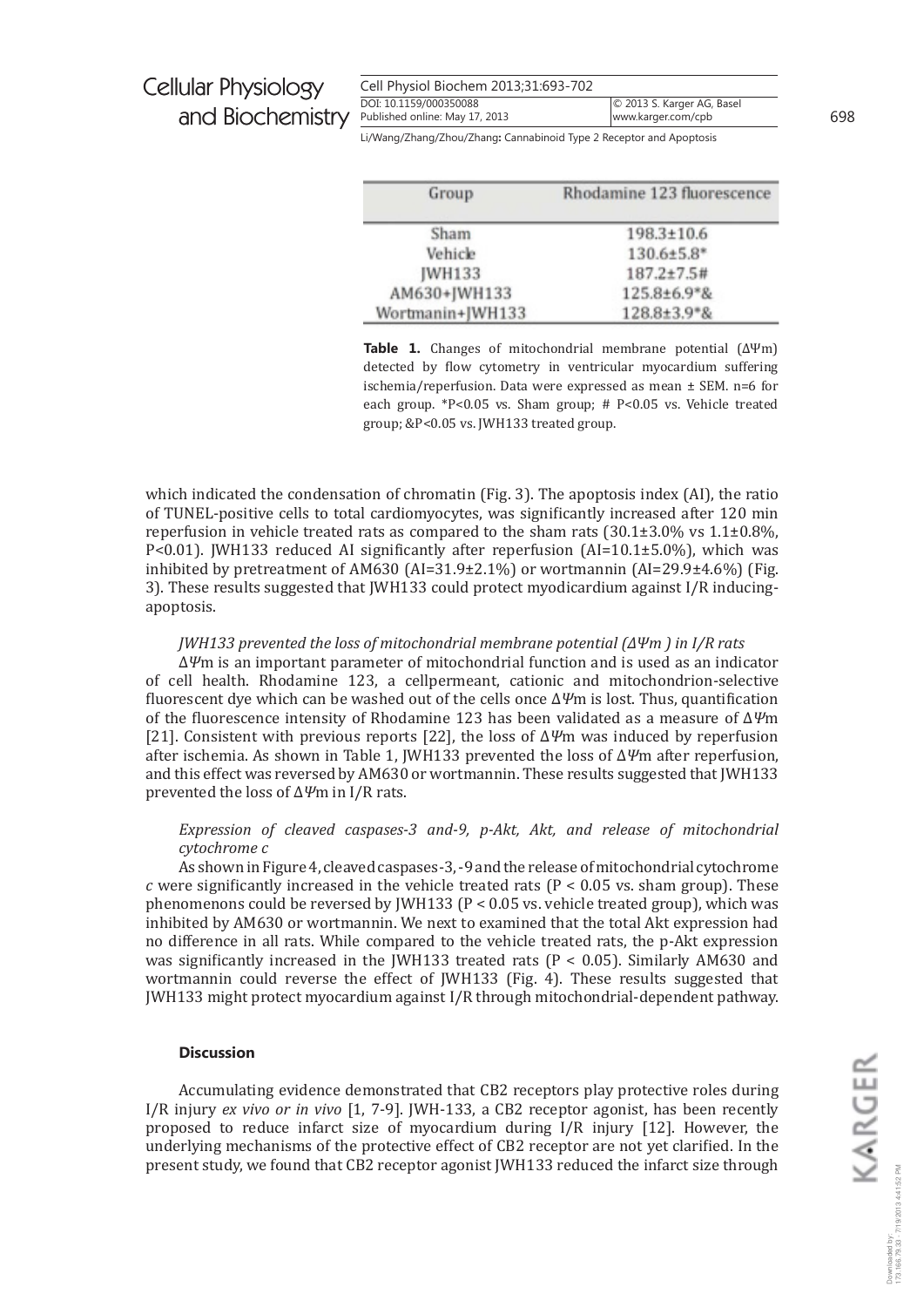

Li/Wang/Zhang/Zhou/Zhang: Cannabinoid Type 2 Receptor and Apoptosis



Fig. 4. Western blots analysis of release of mitochondrial cytochrome  $c$ , cleaved caspase 3, cleaved caspase 9 and P-Akt expression in the myocardium tissues in rats suffering ischemia/reperfusion. (A) Representative western blots of heart lysates (50 μg per lane) of rats from sham group, vehicle treated group, [WH-133] treated group, AM630+JWH133 treated group, and Wortmanin+JWH133 treated group. Bars of relative density of cytochrome c (B), cleaved caspase 3(C), cleaved caspase 9(D) and P-Akt(E). Data were relative density to that in Sham group. n=6 for each group. Data were expressed as mean±SEM.\*P<0.05,\*\*P<0.01 vs. Sham group, #P<0.05 vs. vehicle group, &P<0.05 vs. JWH133 group.

anti-apoptosis in myocardium of I/R model. All events induced by I/R, including loss of  $\Delta \Psi$ m, release of mitochondrial cytochrome c to cytosol and activation of caspase 9 and 3, were significantly weakened by JWH133 through activation of Akt. This JWH133-mediated cardioprotective effects were totally abrogated by pre-injection of PI3K inhibitor wortmanin or CB2 receptor antagonist AM630. These results implicated that activation CB2 receptor by JWH133 might render a cardiac protective function via a mitochondrial-dependent pathway, and PI3K/Akt signal pathway might be involved.

Cardiac I/R injury represents a clinically relevant problem associated with thrombolysis, angioplasty, and coronary bypass surgery. For a long time, necrosis was regarded as the sole cause of cell death in myocardial infarction. However, it is recently revealed that apoptosis also plays an important role in the process of cardiomy ocyte damage subsequent to my ocardial infarction. Many studies have demonstrated that apoptosis is implicated in experimental I/R models [23]. Furthermore, cardiac reperfusion is shown to accelerate the occurrence of apoptotic cell death in cardiomyocytes [24]. Here we showed that cardiomyocytes underwent apoptosis on a large scale during  $I/R$  injury. TUNEL data revealed that apoptosis was dramatically increased in hearts subjected to I/R, which was consistent with previous experimental and clinical studies [25, 26]. In present study, administration of JWH133 significantly reduced not only the infarct size but also apoptosis induced by myocardial I/R. AM630, a CB2 receptor antagonist, totally abrogated the effect of JWH133 on infarct size and apoptosis. All these results suggested that JWH133 reduced apoptosis and infarct size through activation of CB2 receptor.

699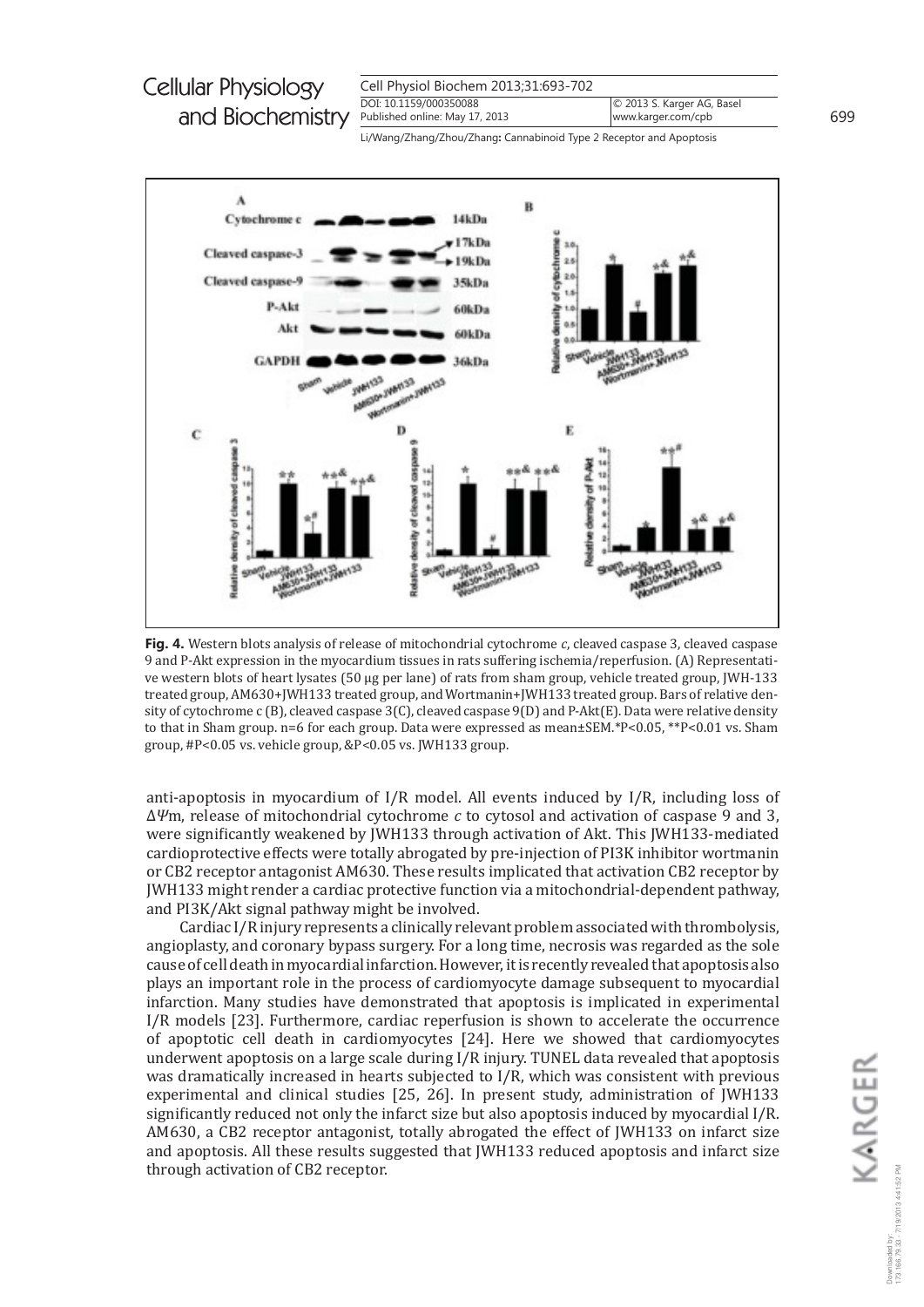| <b>Cellular Physiology</b>                      | Cell Physiol Biochem 2013;31:693-702 |                            |     |
|-------------------------------------------------|--------------------------------------|----------------------------|-----|
|                                                 | DOI: 10.1159/000350088               | © 2013 S. Karger AG, Basel |     |
| and Biochemistry Published online: May 17, 2013 |                                      | www.karger.com/cpb         | 700 |

Li/Wang/Zhang/Zhou/Zhang**:** Cannabinoid Type 2 Receptor and Apoptosis

It has been reported that apoptosis can be initiated through the mitochondrial or intrinsic pathway. The role of mitochondria during  $I/R$  is particularly critical because of the conditions that promote both apoptosis by the mitochondrial pathay and necrosis by irreersible damage to mitochondria in association with mitochondrial permeability transition. When I/Rinduced cellular dysfunctions converge on mitochondrion, mitochondrion undergo massive swelling and become uncoupled as a result of the opening of mitochondrial permeability transition pore (MPTP) [27]. ΔΨm is an important parameter of mitochondrial function used as an indicator of cell health. Loss of  $\Delta \Psi$ m may induce the formation of the MPTP and the subsequent mitochondrial permeability transition [27, 28]. Induction of the MPTP produces a further disruption of the  $\Delta \psi$ m and uncoupling of the respiratory chain which promotes the opening of additional MPTP [27]. If MPTP remains open, it will lead to the subsequent release of apoptotic proteins, such as cytochrome *c* and Smac/DIABLO, to play critical roles in apoptosis. The release of apoptotic proteins in turn activates caspase 9, a cysteine protease, and caspases 3 and 7 [29]. Caspase-3, a central 'executioner' or 'downstream' caspase, is an important effector molecule in apoptosis [30], which is responsible for destroying the cell and inducing cell death. Our results showed that  $I/R$  induced loss of  $\Delta \Psi m$ , expression of cleaved caspases-3 and -9, and release of mitochondrial cytochrome *c* to cytosol significantly, that were effectively eliminated by JWH133. Further studies showed that JWH133-mediated effects were totally abrogated by CB2 receptor antagonist AM630. We concluded that JWH133 protected mitochondria against  $I/R$  injury and reduced apoptosis through inhibition of apoptotic protein released from MPTP. Furthermore, all of these effects of JWH133 were

mediated by CB2 receptor. The reperfusion injury salvage kinases (RISK), such as Akt and ERK, have been proposed to be linked to the inhibition of the MPTP opening [31]. It has been reported that activation of PI3K/Akt signaling pathway is important for cardioprotection and to inhibit the mitochondrion-mediated pathway of apoptosis in myocardial reperfusion injury [32, 33]. In present study, we showed that JWH133 significantly enhanced Akt phosphorylation and this effect was inhibited by PI3K inhibitor wortmannin and AM630. Our results suggested that [WH133 activated PI3K/Akt signaling pathway through activation CB2 receptor. Similarly, wortmannin could antagonize the protective effects of JWH133 on infarct size, apoptosis,  $Δ$ <sup> $ψ$ </sup>m loss, and apoptotic proteins levels (cleaved caspase 3 and 9, release of mitochondrial cytochrome *c*) during I/R. Therefore, the PI3K/Akt pathway might serve as a regulator of mitochondrial pathway. when JWH133 protect myocardium against I/R injury. In addition to PI3K/Akt signaling, there may remain other possible mechanisms. More further studies are needed to verify this function.

Apoptosis plays a critical role in tissue damage after myocardial infarction [34]. It was reported that the apoptotic myocytes were most prominent in the border zones of recent infarction, whereas very few apoptotic cells were present in the remote non-infarcted myocardium [35]. It is suggested that apoptosis has some influence on infarct size. In addition to apoptosis, necrosis is a more important determinant of infarct size. Necrosis arises from fatal external insults and results in spillage of the cellular content, with subsequent inflammation [35]. The process of  $I/R$  induces mitochondrial dysfunction and MPTP open. These changes will cause irreversible damage to the cell resulting in necrotic death [36]. Furthermore, PI3K/Akt signaling pathway can regulate inflammatory responses and may be an endogenous negative feedback regulator and/or compensatory mechanism that serves to limit pro-inflammatory in response to injurious stimuli. Therefore, activation of PI3K/ Akt pathway may reduce necrosis [33]. In present study, JWH133 inhibited the loss of  $\Delta \Psi$ m and release of mitochondrial cytochrome c to the cytosol during I/R. JWH133 also activated PI3K/Akt signaling pathway. Therefore, we speculated that JWH133 reduced the final infarct size by another mechanism that might be the reduction of necrosis. However, the exactly mechanisms of JWH133 on necrosis need further exploration.

In conclusion, the present study demonstrated for the first time that activation CB2 receptor by [WH133 could inhibit the intrinsic, mitochondria-mediated apoptotic pathway through activation of PI3K/Akt signaling pathway. This was at least the partial mechanisms KARGER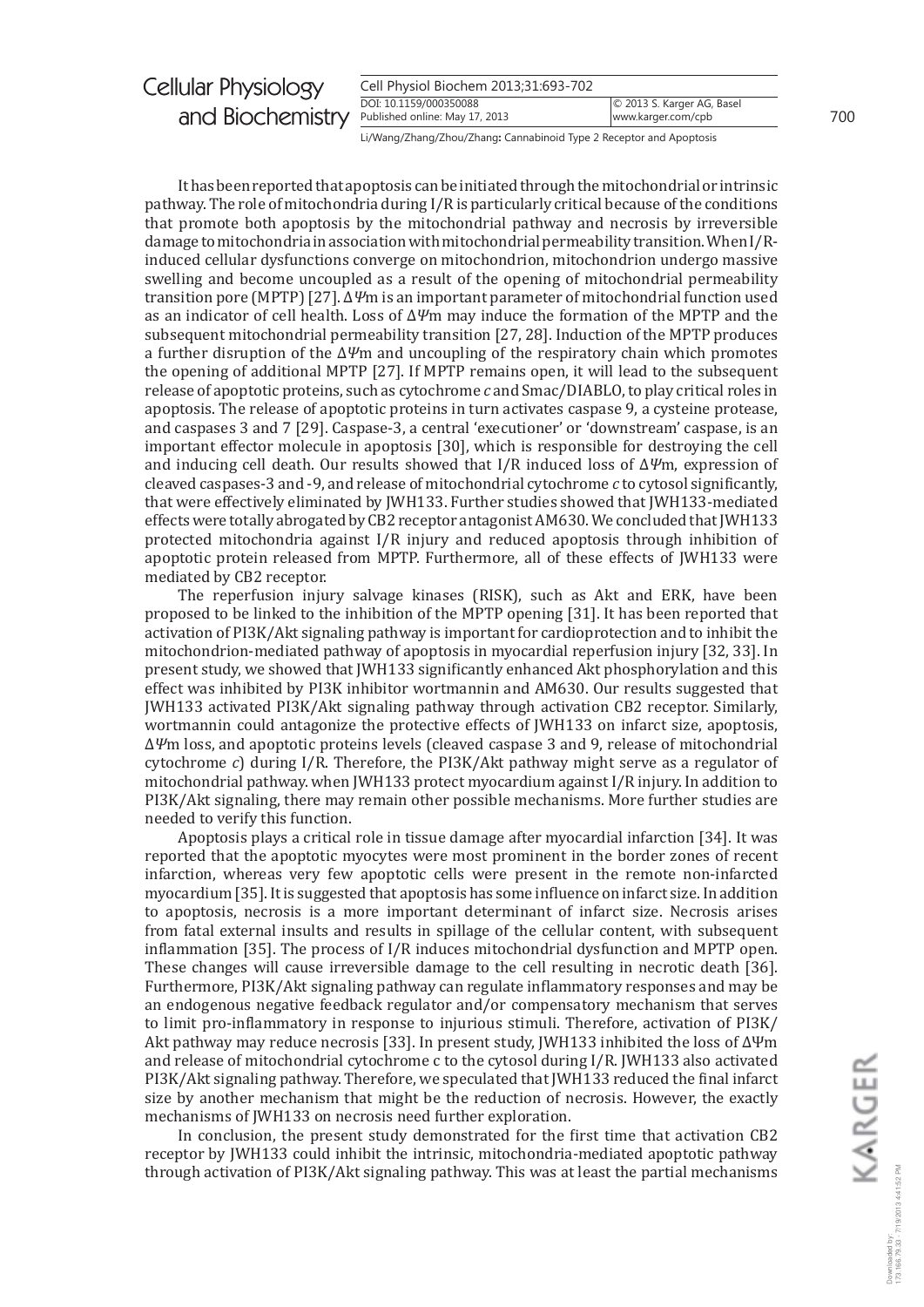| Cell Physiol Biochem 2013;31:693-702 |                            |
|--------------------------------------|----------------------------|
| DOI: 10.1159/000350088               | © 2013 S. Karger AG, Basel |
| Published online: May 17, 2013       | www.karger.com/cpb         |
|                                      |                            |

Li/Wang/Zhang/Zhou/Zhang: Cannabinoid Type 2 Receptor and Apoptosis

through which JWH133 reduced infarct size in rat myocardium suffering I/R injury. It revealed a novel mechanism of cardioprotective action and a potential therapeutic target against I/R injury.

## **Conflicts of Interest**

None.

## **Acknowledgements**

This work was supported by the National Natural Science Funds of China (no. 31100823) and Hebei provincial universities outstanding youth science funds (no. Y2012022).

## **References**

- $\mathbf{1}$ Hiley CR: Endocannabinoids and the heart. J Cardiovasc Pharmacol 2009;53:267-276.
- $\overline{2}$ Steffens S, Pacher P: Targeting cannabinoid receptor cb(2) in cardiovascular disorders: Promises and controversies. Br J Pharmacol 2012;167:313-323.
- 3 Matsuda LA, Lolait SJ, Brownstein MJ, Young AC, Bonner TI: Structure of a cannabinoid receptor and functional expression of the cloned cdna. Nature 1990;346:561-564.
- $\overline{4}$ Munro S, Thomas KL, Abu-Shaar M: Molecular characterization of a peripheral receptor for cannabinoids. Nature 1993;365:61-65.
- Pertwee RG: Pharmacology of cannabinoid cb1 and cb2 receptors. Pharmacol Ther 1997;74:129-180. 5
- Pacher P, Hasko G: Endocannabinoids and cannabinoid receptors in ischaemia-reperfusion injury and 6 preconditioning. Br J Pharmacol 2008;153:252-262.
- $\overline{7}$ Lepicier P, Bibeau-Poirier A, Lagneux C, Servant MJ, Lamontagne D: Signaling pathways involved in the cardioprotective effects of cannabinoids. J Pharmacol Sci 2006;102:155-166.
- $\mathsf{R}$ Joyeux M, Arnaud C, Godin-Ribuot D, Demenge P, Lamontagne D, Ribuot C: Endocannabinoids are implicated in the infarct size-reducing effect conferred by heat stress preconditioning in isolated rat hearts. Cardiovasc Res 2002;55:619-625.
- $\mathbf{q}$ Lagneux C, Lamontagne D: Involvement of cannabinoids in the cardioprotection induced by lipopolysaccharide. Br J Pharmacol 2001;132:793-796.
- $10$ Lepicier P, Bouchard JF, Lagneux C, Lamontagne D: Endocannabinoids protect the rat isolated heart against ischaemia. Br J Pharmacol 2003;139:805-815.
- Krylatov AV, Uzhachenko RV, Maslov LN, Ugdyzhekova DS, Bernatskaja NA, Pertwee R, Stefano GB, 11 Makriyannis A: [anandamide and r-(+)-methanandamide prevent development of ischemic and reperfusion arrhythmia in rats by stimulation of cb2-receptors]. Eksp Klin Farmakol 2002;65:6-9.
- 12 Montecucco F, Lenglet S, Braunersreuther V, Burger F, Pelli G, Bertolotto M, Mach F, Steffens S: Cb(2) cannabinoid receptor activation is cardioprotective in a mouse model of ischemia/reperfusion. J Mol Cell Cardiol 2009;46:612-620.
- Bialik S, Cryns VL, Drincic A, Miyata S, Wollowick AL, Srinivasan A, Kitsis RN: The mitochondrial apoptotic 13 pathway is activated by serum and glucose deprivation in cardiac myocytes. Circ Res 1999;85:403-414.
- Black SC, Huang JQ, Rezaiefar P, Radinovic S, Eberhart A, Nicholson DW, Rodger IW: Co-localization of the 14 cysteine protease caspase-3 with apoptotic myocytes after in vivo myocardial ischemia and reperfusion in the rat. J Mol Cell Cardiol 1998;30:733-742.
- 15 Holly TA, Drincic A, Byun Y, Nakamura S, Harris K, Klocke FJ, Cryns VL: Caspase inhibition reduces myocyte cell death induced by myocardial ischemia and reperfusion in vivo. J Mol Cell Cardiol 1999;31:1709-1715.
- 16 Mocanu MM, Baxter GF, Yellon DM: Caspase inhibition and limitation of myocardial infarct size: Protection against lethal reperfusion injury. Br J Pharmacol 2000;130:197-200.